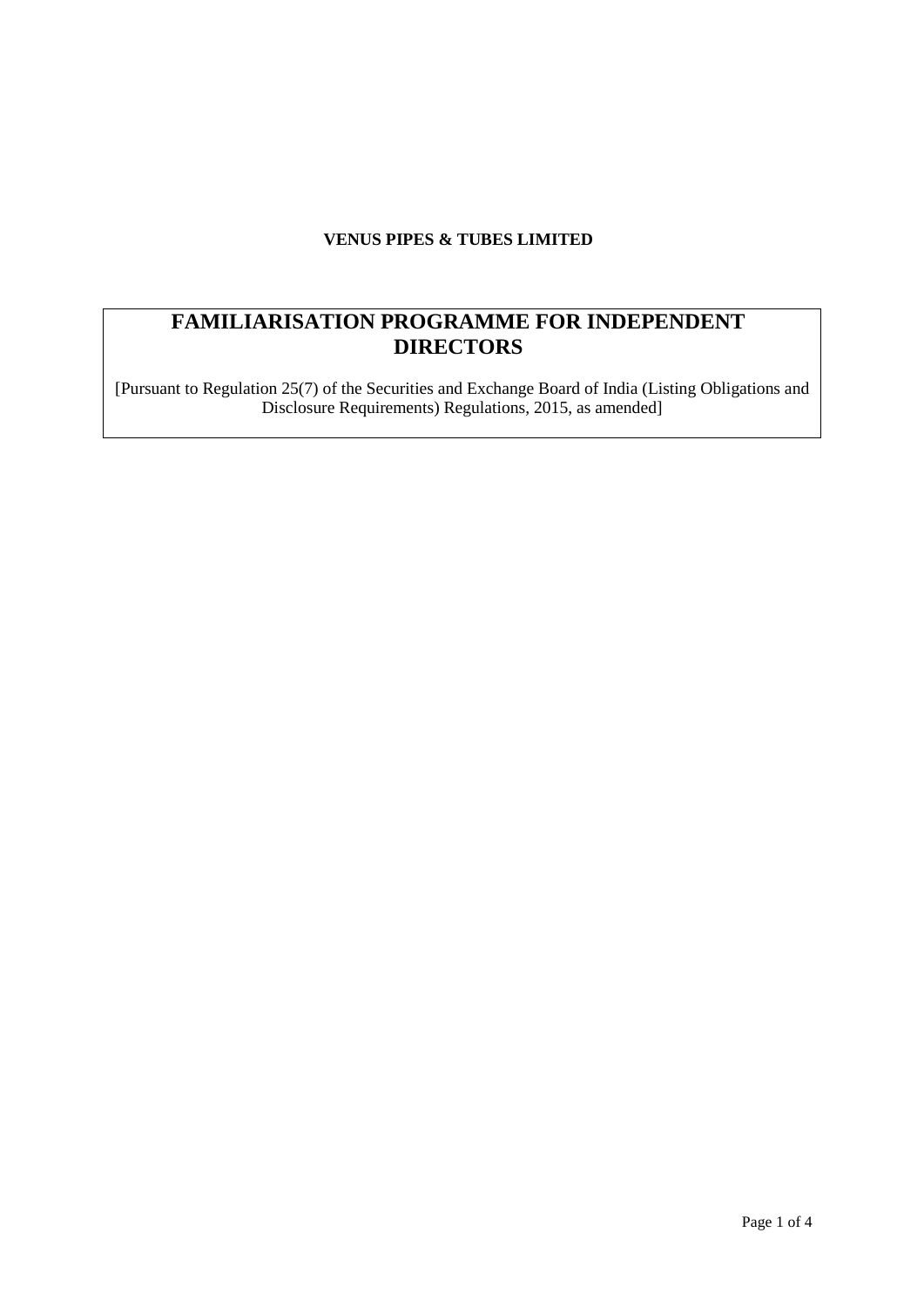#### **1. PREAMBLE**

- 1.1 Regulation 25(7) of the SEBI (Listing Obligations and Disclosure Requirements) Regulations, 2015 ("**SEBI LODR Regulations**") stipulates that the Company shall familiarize its Independent Directors with the Company, nature of the industry in which the Company operates, business model of the Company, their roles, rights, responsibilities in the Company, any other relevant information through periodical programmes.
- 1.2 This policy for familiarisation programme ("**Policy**") for Independent Directors of Venus Pipes & Tubes Limited (hereinafter referred to as "**Company**") is accordingly formulated in pursuance of the aforesaid requirements of SEBI LODR Regulations.
- 1.3 The Board has approved the Policy in its meeting held on October 21, 2021.

## **2. PURPOSE AND OBJECTIVE OF THE POLICY**

2.1 To provide Independent Directors an insight into the affairs of Company and to familiarise them about the Company including the nature of the industry in which the Company operates, business model of the Company, and make them accustomed to their roles, rights and responsibilities that would facilitate their active participation in contributing to the Company.

## **3. FAMILIARIZATION AND CONTINUING EDUCATION PROCESS**

- 3.1. The Company shall conduct orientation programs / presentations / training sessions, periodically at regular intervals, to familiarize the Independent Directors with the strategy, operations and functions of the Company.
- 3.2. The newly appointed Independent Directors of the Company shall be familiarised with the various aspects of the Company like constitution, vision and mission statement, the activities, business model geographies in which the Company operates, group structure, operations, service and product offerings, markets, organization structure, finance, human resources, technology, quality, facilities, risk management strategy, governance policies, designated channels for flow of information and such other areas as deemed necessary band procedures, strategic direction, etc. by way of detailed presentation.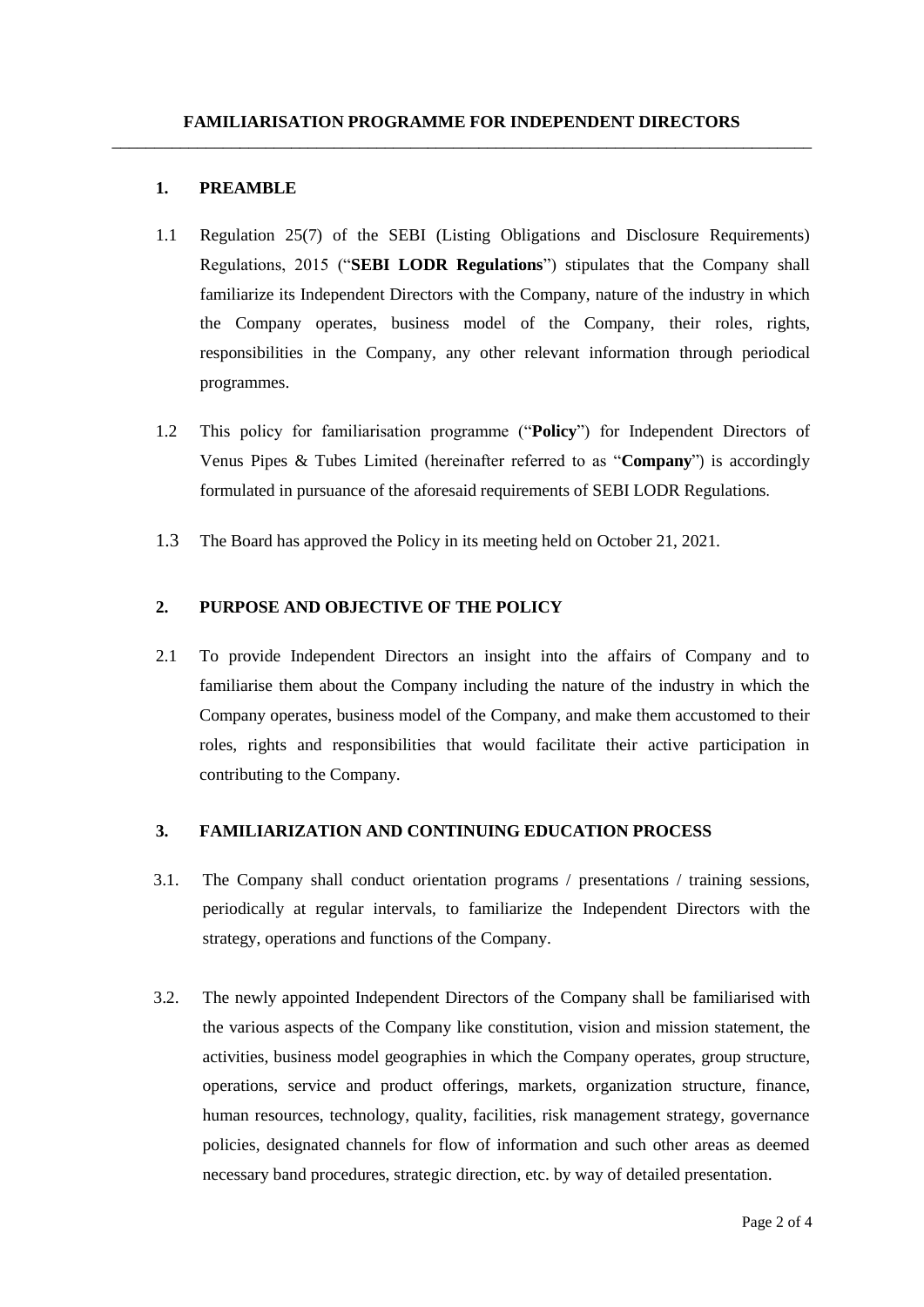- 3.3. Information material like code of conduct, the code of internal procedures and conduct for prohibition of insider trading and other applicable policies of the Company, performance highlights, etc., will also be provided to supplement the presentation and to create awareness among the Independent Directors of their roles, rights and responsibilities towards the Company.
- 3.4. The familiarisation programme shall also provide information relating to the financial performance of the Company and budget and control process of the Company.
- 3.5. Periodic presentations, as may be needed, will be made to the Independent Directors to update them on all business related issues and new initiatives undertaken by the Company including any regulatory changes that may have impact on the operations of the Company including roles and responsibilities of the Independent Directors. The Company may also conduct training programme for its Independent Directors by experts outlining the roles, rights, duties and responsibilities of Independent Directors from the perspective of various applicable laws.
- 3.5 The Independent Directors may also be recommended to attend various seminars, conferences and training programmes from time to time.
- 3.6 The Chairman and Managing Director shall lead the familiarisation programme on aspects related to business/industry. The Chief Financial Officer/ Director (Finance) or such other authorised officer(s) of the Company may participate in the programme for providing inputs on financial performance of the Company and budget control process, etc. apart from involvement of company secretary and other senior management personnel/key managerial personnel of the Company, as and when required, to conduct such programmes.

#### **4. DISCLOSURE**

4.1 As and when the familiarisation programme is conducted by the Company, the same will be disclosed on the website of the Company. The details of the familiarisation programme shall be disclosed on the Company website and a web link thereto shall be provided in the Annual Report. As required under Regulation 46 of the SEBI LODR Regulations, the details of familiarisation programme imparted to Independent Director shall include the following details: